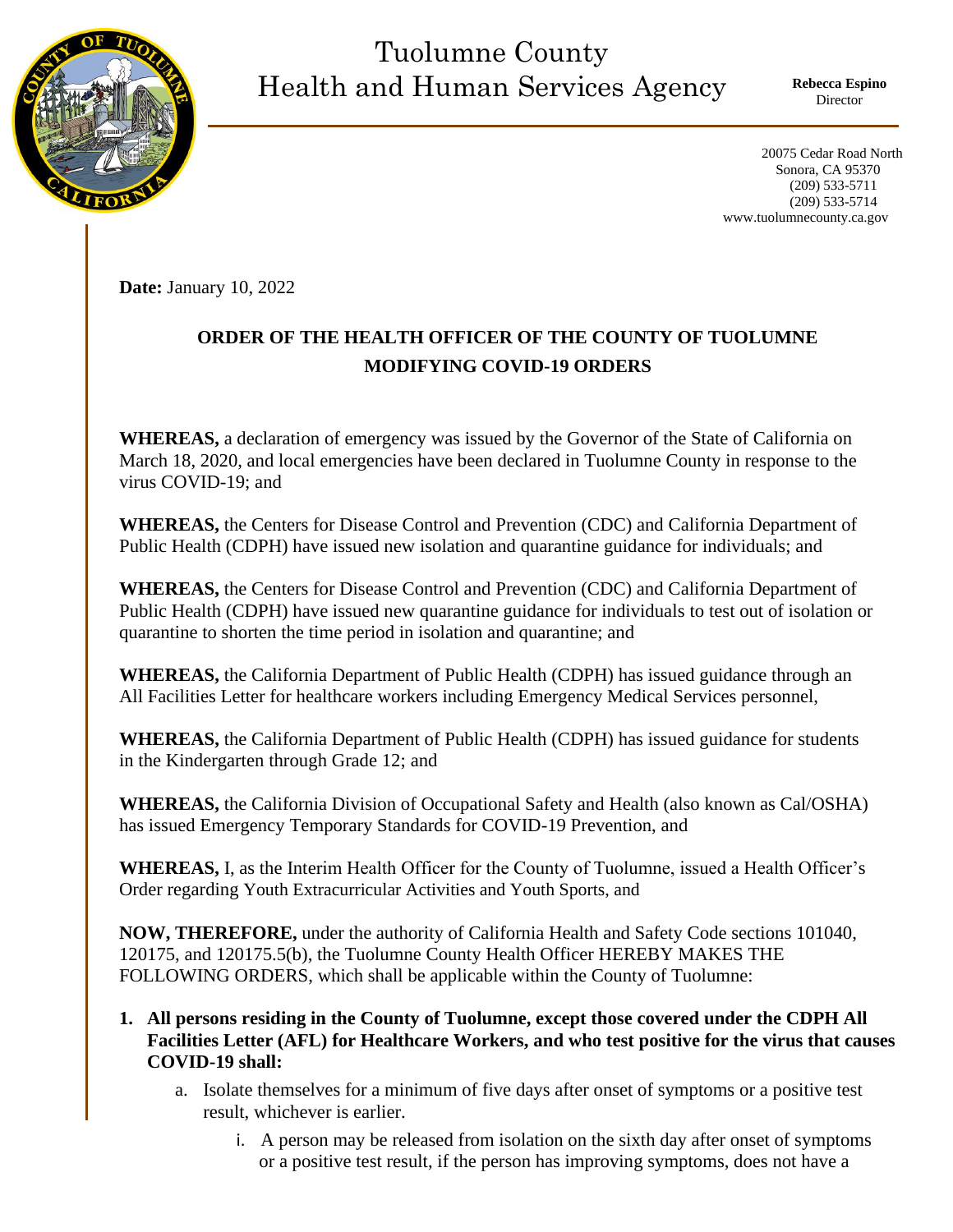fever and has a negative test result obtained on the fifth day (the antigen test is preferred, but PCR is acceptable).

- ii. If person has improving symptoms and is fever free, but has a positive test result, then isolation continues and they may continue daily testing until a negative test result is obtained or ten days have elapsed since onset of symptoms or a positive test result.
- b. If unable to test or choosing not to test, and symptoms are not present or are resolving, isolation can end after ten days from the onset of symptoms or a positive test result.
- c. This isolation period may be extended until the person has improving symptoms and is fever free.
- d. Follow additional guidance provided by CDPH at: https://www.cdph.ca.gov/Programs/CID/DCDC/Pages/COVID-19/Guidance-on-Isolation-and-Quarantine-for-COVID-19-Contact-Tracing.aspx

## **2. All close contacts of anyone isolated under this order, except those covered under the CDPH All Facilities Letter (AFL) for Healthcare Workers, will be placed into a 5-day quarantine with the following exceptions:**

- a. Boosted or vaccinated, but not yet booster-eligible (see definitions below) persons with no COVID-like symptoms do not need to quarantine. They shall wear a well-fitting mask while around others, especially while indoors. They should test on the fifth day after their last exposure.
- b. Boosted or vaccinated, but not yet booster-eligible people who do not quarantine should still monitor for symptoms of COVID-19 following an exposure.
- c. If boosted or vaccinated, but not yet booster-eligible people experience symptoms, they should isolate themselves from others, be clinically evaluated for COVID-19, including SARS-CoV-2 testing, if indicated, and inform their health care provider of their vaccination status at the time of presentation to care.
- d. An unvaccinated person may test on the fifth day after their exposure. If that test is negative, the person may be released from quarantine on the sixth day after their exposure. That person shall wear a well-fitting mask. That person should continue to monitor for symptoms after their exposure.
- e. A booster-eligible person, but who has yet to receive a booster, may continue to work while in quarantine as per the CalOSHA Emergency Temporary Standards Frequently Asked Questions [\(https://www.dir.ca.gov/dosh/coronavirus/COVID19FAQs.html#iso,](https://www.dir.ca.gov/dosh/coronavirus/COVID19FAQs.html#iso) footnotes under Table 2). In addition to testing on day 5 as per the CalOSHA guidance, a boostereligible person shall also test on day 1, wear a medical/surgical mask, and continue to monitor for symptoms. They should not travel outside of work and home to reduce exposures. They should receive a booster shot at soon as possible.
- f. An unvaccinated or booster-eligible student in the K-12 school setting can do modified quarantine. Modified quarantine is permitted when an exposure occurs in the school setting where both the case and the contact are wearing face masks. During modified quarantine, student may attend scheduled classes, co-curricular events, and participate in extracurricular, but may not be a spectator at extracurricular events or attend community events; and must otherwise be at home. In addition to the test on the fifth day, the student should test on the first day of quarantine. Quarantine is otherwise as above and requires wearing of a wellfitting mask.

For the purpose of this order:

- People are considered boosted if they have completed the original series of an mRNA vaccine (Pfizer or Moderna) or a single dose of the Johnson and Johnson vaccine and received an additional dose of any approved vaccine.
- People are considered vaccinated, but not yet booster-eligible if they have completed the